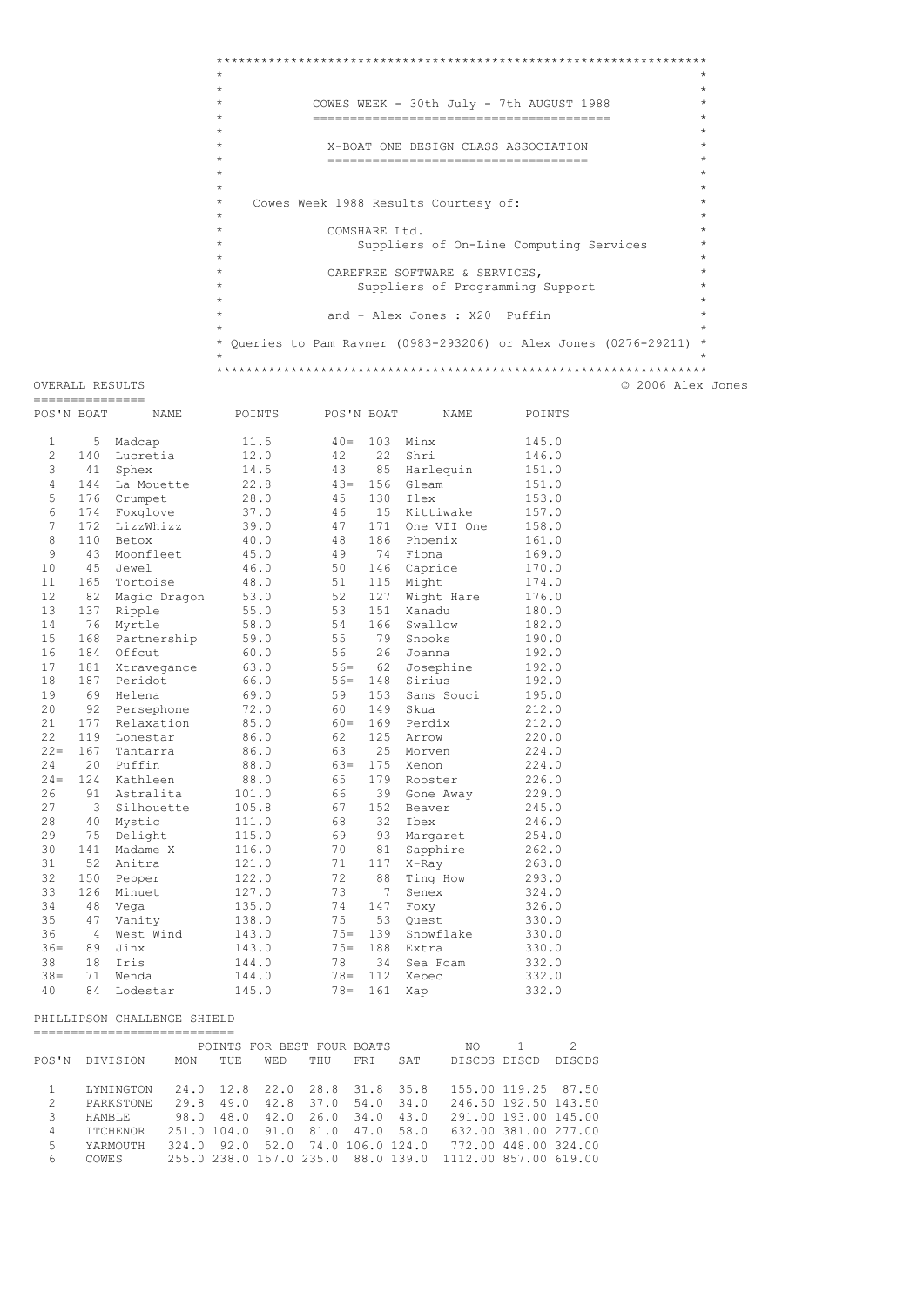| COWES                  |                                |           |                                            |               |                |    |       |                      |         |                |                   |               |                   |               |     |             |        |
|------------------------|--------------------------------|-----------|--------------------------------------------|---------------|----------------|----|-------|----------------------|---------|----------------|-------------------|---------------|-------------------|---------------|-----|-------------|--------|
|                        |                                |           | *********************                      |               |                |    |       |                      |         |                |                   |               |                   |               |     |             |        |
|                        |                                |           | $\star$                                    | POINTS        |                |    | RACES |                      | $\star$ |                |                   | POINTS TOTALS |                   |               |     |             |        |
| PROVISIONAL OR FINAL F |                                | $F \star$ | F                                          | F             | F              | F  | F.    | -F                   | $\star$ | F              | NO                |               |                   |               |     | POSITION    |        |
|                        |                                |           | SA SU * MO                                 | TU            | WF.            | TH |       | FR SA *              |         | SU             | DTS-              | DTS-          | DIS-              |               |     | LIST        |        |
|                        | $30.31$ *                      |           | $\sim$ 1                                   | $\mathcal{P}$ | $\overline{3}$ | 4  |       | $5 \t6 \t*$          |         | - 7            | CARDS CARD        |               | CARDS             |               |     |             |        |
| NAME<br><b>BOAT</b>    |                                |           | $\star$                                    |               |                |    |       |                      | $\star$ |                |                   |               |                   | POS'N BOAT    |     | <b>NAME</b> | POINTS |
| 20 Puffin              | 25 30 * 12 43 31 56 22 23 *    |           |                                            |               |                |    |       |                      |         | $\overline{7}$ | 187.0 131.0       |               | 88.0              |               | 20  | Puffin      | 88.0   |
| 32 Ibex                | 22 33 * ND RE 49 64 52 NF * == |           |                                            |               |                |    |       |                      |         |                | 408.0 327.0 246.0 |               |                   | $\mathcal{L}$ | 71  | Wenda       | 144.0  |
| 71 Wenda               | DO NS * RE RE 16 62 45 21 *    |           |                                            |               |                |    |       |                      |         | 6              | 306.0 225.0 144.0 |               |                   | 3             | 146 | Caprice     | 170.0  |
| 117 X-Ray              |                                |           | $== 34 \times == == == == == 14 \times ==$ |               |                |    |       |                      |         |                |                   |               | 429.0 346.0 263.0 | 4             | 175 | Xenon       | 224.0  |
| 146 Caprice            | $23\,27$ * ND 33 61            |           |                                            |               |                |    |       | $58$ 18 == $*$ ==    |         |                | 334.0 251.0 170.0 |               |                   | 5.            | 32. | Thex        | 246.0  |
| 175 Xenon              | RE NS $*$ ND ND == 59          |           |                                            |               |                |    |       | $3 \text{ ND } * ==$ |         |                | 388.0 305.0 224.0 |               |                   | 6             |     | X-Ray       | 263.0  |
|                        |                                |           | *********************                      |               |                |    |       |                      |         |                |                   |               |                   |               |     |             |        |

\*\*\*\*\*\*\*\*\*\*\*\*\*\*\*\*\*\*\*\*\*

| ____<br>× |  |
|-----------|--|

|      |                        |     |               | $\star$ |                                           | POINTS        |               |                | RACES           |             | $\star$ |                   |                                                         | POINTS TOTALS |                   |              |     |              |        |
|------|------------------------|-----|---------------|---------|-------------------------------------------|---------------|---------------|----------------|-----------------|-------------|---------|-------------------|---------------------------------------------------------|---------------|-------------------|--------------|-----|--------------|--------|
|      | PROVISIONAL OR FINAL F |     | F             | $\star$ | F                                         | F             | F             | F              | F               | F           | $\star$ | F                 | NO.                                                     |               | 2                 |              |     | POSITION     |        |
|      |                        |     |               |         | SA SU * MO TU WE                          |               |               |                | TH FR SA *      |             |         | SU                | $DTS-$                                                  | $DTS-$        | DTS-              |              |     | LIST         |        |
|      |                        |     | $30.31$ *     |         | $\overline{1}$                            | $\mathcal{L}$ | $\mathcal{L}$ | $\overline{4}$ | .5              | 6           | $\star$ |                   | CARDS CARD                                              |               | CARDS             |              |     |              |        |
| BOAT | <b>NAME</b>            |     |               | $\star$ |                                           |               |               |                |                 |             | $\star$ |                   |                                                         |               |                   | POS'N BOAT   |     | NAME         | POINTS |
|      | 53 Quest               |     |               |         | $== NS * NS == NS NS ND == * ==$          |               |               |                |                 |             |         |                   | 496.0 413.0 330.0                                       |               |                   | $\mathbf{1}$ | 140 | Lucretia     | 12.0   |
|      | 62 Josephine           |     |               |         | RE NS $*$ RE == 20                        |               |               |                |                 |             |         |                   | $8 == == * == 358.0 275.0 192.0$                        |               |                   | 2            | 174 | Foxglove     | 37.0   |
|      | 81 Sapphire            |     |               |         |                                           |               |               |                |                 |             |         |                   | $== == * == == == == 13 == * == 428.0345.0262.0$        |               |                   | 3            | 172 | LizzWhizz    | 39.0   |
|      | 82 Magic Dragon        |     |               |         | RE RE * RE 16 32 16                       |               |               |                | 19              |             |         | $2 * =$           | 166.0                                                   |               | 85.0 53.0         | 4            | 82  | Magic Dragon | 53.0   |
|      | 84 Lodestar            |     |               |         | NS 31 * 11 RE 59 67                       |               |               |                |                 | 8 RF $* ==$ |         |                   | 307.0 226.0 145.0                                       |               |                   | 5            | 124 | Kathleen     | 88.0   |
|      | 88 Ting How            |     |               |         | 9 23 $* == == 46$ DQ == $* ==$            |               |               |                |                 |             |         |                   |                                                         |               | 459.0 376.0 293.0 | 6            | 91  | Astralita    | 101.0  |
|      | 91 Astralita           |     |               |         |                                           |               |               |                |                 |             |         |                   | 6 NS * RE 32 10 42 17 == * == 265.0 182.0 101.0         |               |                   | 7            | 150 | Pepper       | 122.0  |
|      | 112 Xebec              |     |               |         |                                           |               |               |                |                 |             |         |                   | ND NS * NS == NS NS == == * == 498.0 415.0 332.0        |               |                   | 8            | 84  | Lodestar     | 145.0  |
|      | 124 Kathleen           |     |               |         |                                           |               |               |                |                 |             |         |                   | $1$ 40 $\star$ DO 30 24 23 11 33 $\star$ == 202.0 121.0 |               | 88.0              | 9            | 130 | Ilex         | 153.0  |
|      | 127 Wight Hare         |     |               |         |                                           |               |               |                |                 |             |         |                   | $==$ RE * ND 29 57 55 35 RE * == 338.0 257.0 176.0      |               |                   | 10           | 171 | One VII One  | 158.0  |
|      | 130 Ilex               |     |               |         |                                           |               |               |                |                 |             |         |                   | 27 24 * RE 36 42 36 39 RE * 4 315.0 234.0 153.0         |               |                   | 11           | 127 | Wight Hare   | 176.0  |
|      | 140 Lucretia           | RE. | $2 *$         |         | $\overline{4}$                            | $2^{1}$       |               | 4 5 4          |                 | 2 RE $* ==$ |         |                   | 147.0                                                   |               | 66.0 12.0         | 12.          | 166 | Swallow      | 182.0  |
|      | 150 Pepper             |     |               |         | 13 15 $\star$ RE 45 43 10 RE 24 $\star$ 3 |               |               |                |                 |             |         |                   |                                                         |               | 284.0 203.0 122.0 | 13           | 62  | Josephine    | 192.0  |
|      | 166 Swallow            |     | ND 12 $\star$ |         | RE 21                                     |               | 41            |                | $39 == == * ==$ |             |         |                   |                                                         |               | 348.0 265.0 182.0 | 14           | 179 | Rooster      | 226.0  |
|      | 171 One VII One        |     |               |         | ND 19 * DO 24                             |               |               |                |                 |             |         | 9 44 DO RE $* ==$ |                                                         |               | 320.0 239.0 158.0 | 15           | 81  | Sapphire     | 262.0  |
|      | 172 LizzWhizz          |     |               |         | 11 NS * RE 10 19                          |               |               |                | 2 3 2           | $8 *$       |         | -2                | 152.0                                                   | 71.0          | 39.0              | 16           | 88  | Ting How     | 293.0  |
|      | 174 Foxglove           |     | $5 \t11 \t$   |         |                                           | 2 20 21       |               | 6              | -37             |             |         | $9 * =$           | 95.0                                                    | 58.0          | 37.0              | 17           | 53  | Ouest        | 330.0  |
|      | 179 Rooster            |     |               |         | NS 32 $*$ NS == 53 57 33 == $*$ ==        |               |               |                |                 |             |         |                   |                                                         |               | 392.0 309.0 226.0 | $17 =$       | 188 | Extra        | 330.0  |
|      | 188 Extra              |     |               |         | NS NS $*$ NS == ND NS == == $*$ ==        |               |               |                |                 |             |         |                   |                                                         |               | 496.0 413.0 330.0 | 19           | 112 | Xebec        | 332.0  |
|      |                        |     |               |         | *********************                     |               |               |                |                 |             |         |                   |                                                         |               |                   |              |     |              |        |

| <b>ITCHENOR</b>        |                                |              |                       |                          |               |       |       |                          |            |              |                   |               |                   |                |     |             |        |
|------------------------|--------------------------------|--------------|-----------------------|--------------------------|---------------|-------|-------|--------------------------|------------|--------------|-------------------|---------------|-------------------|----------------|-----|-------------|--------|
| ========               |                                |              | ********************* |                          |               |       |       |                          |            |              |                   |               |                   |                |     |             |        |
|                        |                                | $\star$      |                       | POINTS                   |               |       | RACES |                          | $\star$    |              |                   | POINTS TOTALS |                   |                |     |             |        |
| PROVISIONAL OR FINAL F |                                | $\star$<br>F | F                     | F                        | F             | F     | F     | F                        | $^{\star}$ | F            | NO.               |               | $\mathcal{L}$     |                |     | POSITION    |        |
|                        | SA SU                          | $\star$      |                       | MO TU                    | WE            | TH    |       | FR SA *                  |            | SU           | DIS-              | DIS-          | DIS-              |                |     | LIST        |        |
|                        | $3031 *$                       |              | $\overline{1}$        | $2^{1}$                  | $\mathcal{E}$ | 4     | 5     | 6                        | $\star$    |              | CARDS CARD        |               | CARDS             |                |     |             |        |
| BOAT<br>NAME           |                                | $\star$      |                       |                          |               |       |       |                          | $\star$    |              |                   |               |                   | POS'N BOAT     |     | NAME        | POINTS |
| 15 Kittiwake           | 20 NS * RE ND 62 26 47 22 * == |              |                       |                          |               |       |       |                          |            |              | 319.0 238.0 157.0 |               |                   | $\mathbf{1}$   | 181 | Xtravegance | 63.0   |
| 22 Shri                | ND 28 $*$ ND 46 39 52          |              |                       |                          |               |       |       | $9 \text{ ND } \star ==$ |            |              |                   |               | 308.0 227.0 146.0 | $\mathcal{L}$  | 177 | Relaxation  | 85.0   |
| 26 Joanna              | $RE =$ $*$                     |              |                       | RE 50 40 51 51 == $* ==$ |               |       |       |                          |            |              | 356.0 273.0 192.0 |               |                   | 3              | 40  | Mystic      | 111.0  |
| 39 Gone Away           | $== == *$                      |              |                       | RE 49 34 65 DO == $* ==$ |               |       |       |                          |            |              |                   |               | 393.0 310.0 229.0 | $\overline{4}$ | 141 | Madame X    | 116.0  |
| 40 Mystic              | ND 18 * RE 44 56 25 26 16 * == |              |                       |                          |               |       |       |                          |            |              | 248.0 167.0 111.0 |               |                   | 5              | 52  | Anitra      | 121.0  |
| 52 Anitra              | $12 == * NS 26 66 22$          |              |                       |                          |               |       |       | 7 NF $* ==$              |            |              |                   |               | 285.0 202.0 121.0 | 6              | 103 | Minx        | 145.0  |
| 103 Minx               | NS ND                          | $\star$      | ND                    | 2.7                      | 23 14         |       | RE RE |                          |            | $\star$ $=$  |                   |               | 307.0 226.0 145.0 |                | 22  | Shri        | 146.0  |
| 141 Madame X           | 16 25 * ND 23 50 35 46 12 * == |              |                       |                          |               |       |       |                          |            |              |                   |               | 247.0 166.0 116.0 | 8              | 15  | Kittiwake   | 157.0  |
| 149 Skua               | $14 == * RE RE 22 50 59 NF$    |              |                       |                          |               |       |       |                          |            | $\star$ $==$ |                   |               | 374.0 293.0 212.0 | 9              | 151 | Xanadu      | 180.0  |
| 151 Xanadu             | $== 26 * ND 28 64$             |              |                       |                          |               |       |       | $34\,54 == * ==$         |            |              |                   |               | 344.0 261.0 180.0 | 10             | 26  | Joanna      | 192.0  |
| 152 Beaver             | $== = =$                       | $\star$      | RF.                   | RF.                      | 47            |       |       | $60\,57 == * ==$         |            |              |                   |               | 409.0 326.0 245.0 | 11             | 149 | Skua        | 212.0  |
| 169 Perdix             | NS 29 $*$                      |              | RE                    | 41                       | 60            | 63    |       | 48 RE $* ==$             |            |              |                   |               | 374.0 293.0 212.0 | $11 =$         | 169 | Perdix      | 212.0  |
| 177 Relaxation         | $10.38$ *                      |              | 8                     | 38 54                    |               | 20 58 |       | 19                       |            | $\star$ $==$ | 197.0 139.0       |               | 85.0              | 13             | 39  | Gone Away   | 229.0  |
| 181 Xtravegance        | 17 NS                          |              | RE.                   | 35                       | 12            | 40    |       | 5 1 1                    | $\star$    | $=$          | 184.0 103.0       |               | 63.0              | 14             | 152 | Beaver      | 245.0  |
|                        |                                |              | ********************* |                          |               |       |       |                          |            |              |                   |               |                   |                |     |             |        |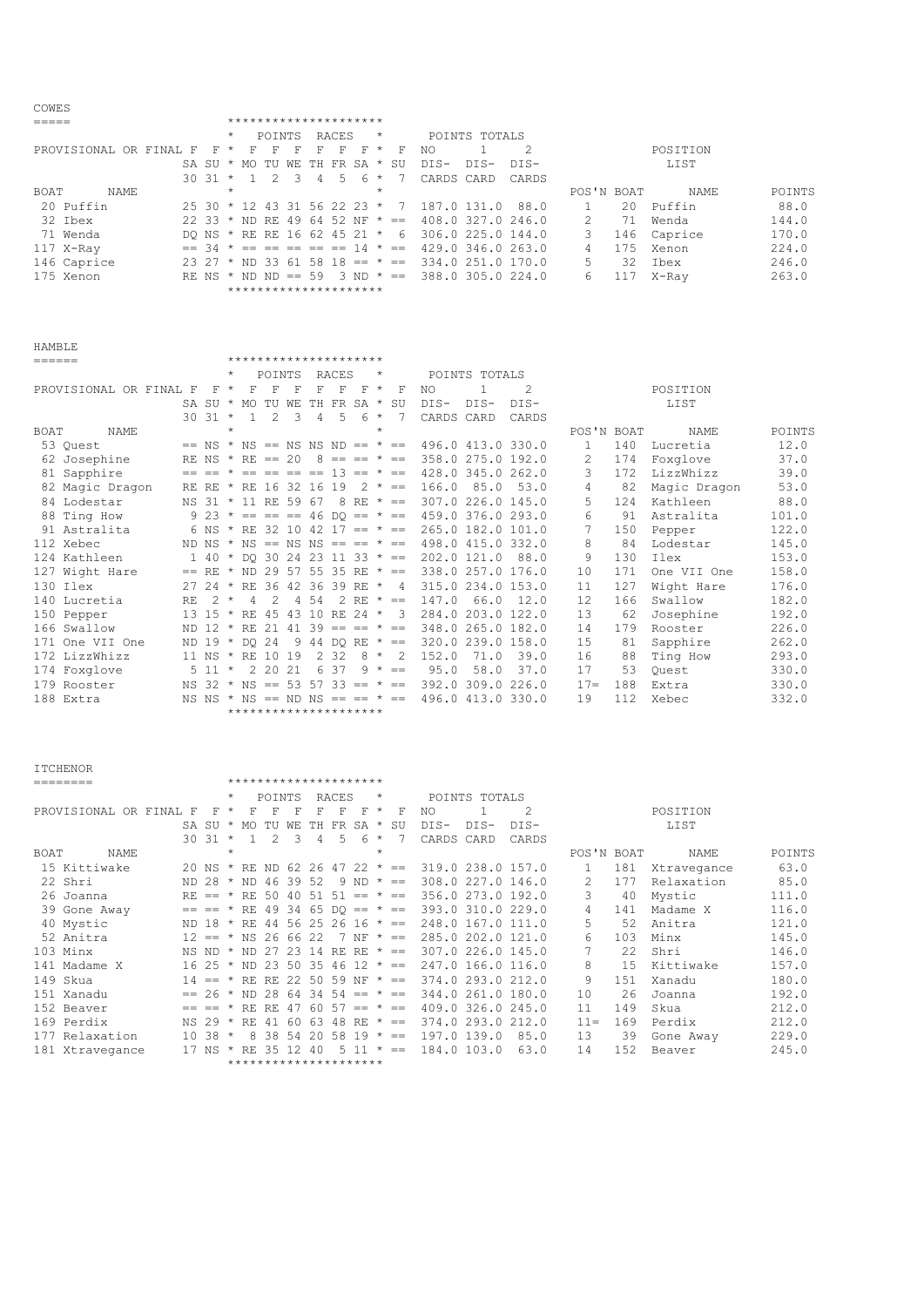## LYMINGTON

|             | TTM TIMA TAIM          |                |            |         |                                         |                |         |                               |       |                |         |                                            |                                  |               |                   |              |     |            |        |
|-------------|------------------------|----------------|------------|---------|-----------------------------------------|----------------|---------|-------------------------------|-------|----------------|---------|--------------------------------------------|----------------------------------|---------------|-------------------|--------------|-----|------------|--------|
|             | =========              |                |            |         | *********************                   |                |         |                               |       |                |         |                                            |                                  |               |                   |              |     |            |        |
|             |                        |                |            | $\star$ |                                         | POINTS         |         |                               | RACES |                | $\star$ |                                            |                                  | POINTS TOTALS |                   |              |     |            |        |
|             | PROVISIONAL OR FINAL F |                | F          | $\star$ | F                                       | F              | F       | F                             | F     | F              | $\star$ | F                                          | NO.                              |               | 2                 |              |     | POSITION   |        |
|             |                        |                |            |         | SA SU * MO TU WE                        |                |         | TH FR SA *                    |       |                |         | SU                                         | $DIS-$                           | $DIS-$        | DTS-              |              |     | LIST       |        |
|             |                        |                | $30.31$ *  |         | -1.                                     | $\mathcal{L}$  | २       | $\overline{4}$                | 5     | 6              | $\star$ | 7                                          | CARDS CARD                       |               | CARDS             |              |     |            |        |
| <b>BOAT</b> | NAME                   |                |            | $\star$ |                                         |                |         |                               |       |                | $\star$ |                                            |                                  |               |                   | POS'N BOAT   |     | NAME       | POINTS |
|             | 3 Silhouette           | RF.            | 6          |         | $*$ RF.                                 |                | 5 ND 19 |                               |       |                |         | $1$ RE $* ==$                              |                                  |               | 267.8 186.8 105.8 | $\mathbf{1}$ | 5   | Madcap     | 11.5   |
|             | 5 Madcap               |                | $ND == *$  |         | 6                                       |                | 111     | -1.                           | ND.   | $\overline{4}$ | $\star$ | $= -$                                      | 103.5                            | 22.5          | 11.5              | 2            | 144 | La Mouette | 22.8   |
|             | 7 Senex                |                | ND ND *    |         | NS ND ND NS ND ND $* ==$                |                |         |                               |       |                |         |                                            |                                  |               | 490.0 407.0 324.0 | 3            | 176 | Crumpet    | 28.0   |
|             | 18 Iris                |                | RF. 17 *   |         |                                         |                |         | RE 51 29 43 21 RE $* ==$      |       |                |         |                                            |                                  |               | 306.0 225.0 144.0 | 4            | 45  | Jewel      | 46.0   |
|             | 45 Jewel               |                | $== ND *$  |         |                                         | 3 25           |         | 8 30 15 20 $* ==$             |       |                |         |                                            | 101.0                            | 71.0          | 46.0              | 5.           | 76  | Myrtle     | 58.0   |
|             | 48 Vega                | $=$            |            |         | $7 * RR$ 30 65 31 44 30 $*$             |                |         |                               |       |                |         | -5                                         |                                  |               | 281.0 200.0 135.0 | 6            | 69  | Helena     | 69.0   |
|             | 69 Helena              | <b>DO</b>      |            |         | $4 * 10 18 30 17 24 ND * =$             |                |         |                               |       |                |         |                                            | 180.0                            | 99.0          | 69.0              | 7            | 92  | Persephone | 72.0   |
|             | 76 Myrtle              |                | $== == *$  |         |                                         |                |         | $5$ 12 28 32 43 13 $\star$ == |       |                |         |                                            | 133.0                            | 90.0          | 58.0              | 8            | 119 | Lonestar   | 86.0   |
|             | 79 Snooks              |                | NF $41$ *  |         | 14 53 67 68 56 NF $* ==$                |                |         |                               |       |                |         |                                            | 339.0 258.0 190.0                |               |                   | 9            | -3  | Silhouette | 105.8  |
|             | 92 Persephone          |                |            |         | RE NS * RE 19                           |                |         |                               |       |                |         | 5 18 30 RE $* ==$                          |                                  | 234.0 153.0   | 72.0              | 10           | 48  | Vega       | 135.0  |
|             | 93 Margaret            |                |            |         |                                         |                |         |                               |       |                |         | $==$ NS $*$ RE $==$ 63 29 ND $==$ $*$ $==$ |                                  |               | 420.0 337.0 254.0 | 11           | 18  | Iris       | 144.0  |
|             | 119 Lonestar           | ND.            |            |         | $1 * ND$                                |                |         | 6 27 11 42 ND $* ==$          |       |                |         |                                            |                                  | 248.0 167.0   | 86.0              | 12           | 156 | Gleam      | 151.0  |
|             | 139 Snowflake          |                |            |         | NS NS $*$ ND == NS NS == == $*$ ==      |                |         |                               |       |                |         |                                            |                                  |               | 496.0 413.0 330.0 | 13           | 186 | Phoenix    | 161.0  |
|             | 144 La Mouette         | $\overline{1}$ |            |         | $5 * RR$                                | 7              |         | 3 1 2 4 0                     |       |                |         | $1 * =$                                    | 143.8                            | 62.8          | 22.8              | 14           | 79  | Snooks     | 190.0  |
|             | 147 Foxy               |                |            |         | NS NS $*$ ND == ND ND == == $*$ ==      |                |         |                               |       |                |         |                                            |                                  |               | 492.0 409.0 326.0 | 15           | 93  | Margaret   | 254.0  |
|             | 156 Gleam              | RE.            |            |         | $== * RR RR 55$                         |                |         |                               |       |                |         |                                            | $5$ 10 RE $* == 313.0232.0151.0$ |               |                   | 16           | 7   | Senex      | 324.0  |
|             | $161$ Xap              |                |            |         | $==$ NS $*$ NS $==$ NS NS $==$ $*$ $==$ |                |         |                               |       |                |         |                                            |                                  |               | 498.0 415.0 332.0 | 17           | 147 | Foxy       | 326.0  |
|             | 176 Crumpet            |                | RE ND      |         | * ND                                    | $\overline{4}$ | 6       | 12                            |       |                |         | $618 * ==$                                 | 127.0                            | 46.0          | 28.0              | 18           | 139 | Snowflake  | 330.0  |
|             | 186 Phoenix            |                | RE ND * RE |         |                                         |                |         | 3 52 DO 25 == $*$             |       |                |         | $\overline{1}$                             |                                  |               | 325.0 242.0 161.0 | 19           | 161 | Xap        | 332.0  |
|             |                        |                |            |         | *********************                   |                |         |                               |       |                |         |                                            |                                  |               |                   |              |     |            |        |

|             | <b>PARKSTONE</b>       |     |       |         |                                |        |     |    |                       |                      |            |             |               |               |                   |               |     |             |        |
|-------------|------------------------|-----|-------|---------|--------------------------------|--------|-----|----|-----------------------|----------------------|------------|-------------|---------------|---------------|-------------------|---------------|-----|-------------|--------|
|             | ________               |     |       |         | *********************          |        |     |    |                       |                      |            |             |               |               |                   |               |     |             |        |
|             |                        |     |       | $\star$ |                                | POINTS |     |    | RACES                 |                      | $\star$    |             |               | POINTS TOTALS |                   |               |     |             |        |
|             | PROVISIONAL OR FINAL F |     | F     | $\star$ | F                              | F      | F   | F  | F                     | F                    | $^{\star}$ | F           | NO.           |               | 2                 |               |     | POSITION    |        |
|             |                        |     | SA SU | $\star$ | MO                             | TU     | WF. | TН | FR.                   | SA                   | $\star$    | SU          | $DIS-$        | DIS-          | DIS-              |               |     | LIST        |        |
|             |                        | 30  | 31    | $\star$ |                                | 2      | 3   | 4  | 5                     | 6                    | $\star$    |             | CARDS         | CARD          | CARDS             |               |     |             |        |
| <b>BOAT</b> | NAME                   |     |       | $\star$ |                                |        |     |    |                       |                      | $\star$    |             |               |               |                   | POS'N BOAT    |     | NAME        | POINTS |
|             | 25 Morven              |     |       |         | RE ND * ND 37 25 DO ND RE * == |        |     |    |                       |                      |            |             |               |               | 386.0 305.0 224.0 |               | 41  | Sphex       | 14.5   |
|             | 41 Sphex               |     | 4 1 0 | $\star$ |                                | 9      |     | 9  | 4                     |                      |            | $32 * ==$   | 55.5          | 23.5          | 14.5              | $\mathcal{L}$ | 43  | Moonfleet   | 45.0   |
|             | 43 Moonfleet           |     | 8 NS  | $\star$ | RE                             | DO 13  |     | 3  | 23                    |                      |            | $6 * ==$    | $207.0$ 126.0 |               | 45.0              | 3             | 137 | Ripple      | 55.0   |
|             | 47 Vanity              |     | 26 35 | $\star$ | 13                             | 47     | 58  | 37 | 41                    | RE.                  |            | $\star$ $=$ |               |               | 277.0 196.0 138.0 | 4             | 168 | Partnership | 59.0   |
|             | 74 Fiona               |     | 15 13 | $\star$ |                                | RE RE  |     |    | $36\ 53\ 53\ 27$ * == |                      |            |             |               |               | 331.0 250.0 169.0 | 5.            | 184 | Offcut      | 60.0   |
|             | 85 Harlequin           | ND. | -37   | $\star$ | RE                             | 34 38  |     |    | $61\ 50\ 29$ * ==     |                      |            |             |               |               | 293.0 212.0 151.0 | 6             | 187 | Peridot     | 66.0   |
|             | 89 Jinx                |     | 21 39 | $\star$ |                                | DO 39  | 45  |    | $45$ 34 25 $\star$ == |                      |            |             |               |               | 269.0 188.0 143.0 | 7             | 167 | Tantarra    | 86.0   |
|             | 126 Minuet             |     | 18 22 | $\star$ | RE.                            | 42     | 48  | 48 | 2.0                   | $17 * ND$            |            |             | 256.0175.0    |               | 127.0             | 8             | 126 | Minuet      | 127.0  |
|             | 137 Ripple             | 3   | 9     | $\star$ | RF.                            | -14    | 1.5 | 38 | $1610*$               |                      |            | $=$         | 174.0         | 93.0          | 55.0              | 9             | 47  | Vanity      | 138.0  |
|             | 167 Tantarra           | NS. | -14   | $\star$ |                                | 52     | 37  | 27 |                       | $38 \t15 \t\t* \t==$ |            |             | 176.0         | 124.0         | 86.0              | 10            | 89  | Jinx        | 143.0  |
|             | 168 Partnership        | RE. | 3     | $\star$ | RF.                            | -1.5   | -14 | 4  | 29                    | 26                   | $\star$    | $=$         | 169.0         | 88.0          | 59.0              | 11            | 85  | Harlequin   | 151.0  |
|             | 184 Offcut             | RE. | -ND   |         | ΝD                             |        | 18  | 33 | 28                    |                      | $\star$    | $=$         | 174.0         | 93.0          | 60.0              | 12.           | 74  | Fiona       | 169.0  |
| 187         | Peridot                |     | RE ND | $\star$ |                                |        |     |    |                       |                      | $\star$    | $=$         | 129.0         | 94.0          | 66.0              | 13            | 2.5 | Morven      | 224.0  |
|             |                        |     |       |         | *********************          |        |     |    |                       |                      |            |             |               |               |                   |               |     |             |        |

| YARMOUTH             |   |                                    |         |         |                            |    |      |          |      |         |                 |            |               |                   |            |     |            |        |
|----------------------|---|------------------------------------|---------|---------|----------------------------|----|------|----------|------|---------|-----------------|------------|---------------|-------------------|------------|-----|------------|--------|
| ________             |   |                                    |         |         | *********************      |    |      |          |      |         |                 |            |               |                   |            |     |            |        |
|                      |   |                                    | $\star$ |         | <b>POINTS</b>              |    |      | RACES    |      | $\star$ |                 |            | POINTS TOTALS |                   |            |     |            |        |
| PROVISIONAL OR FINAL | F | F                                  | $\star$ | F       | F                          | F  | F    | F        | F    | $\star$ | F               | NO.        |               | 2                 |            |     | POSITION   |        |
|                      |   | SA SU                              |         | * MO    | TU                         | WЕ | TH.  | FR.      | SA * |         | SU              | $DIS-$     | DTS-          | $DTS-$            |            |     | LIST       |        |
|                      |   | $30.31$ *                          |         |         |                            | 3  | 4    | 5        | 6.   | $\star$ |                 | CARDS CARD |               | CARDS             |            |     |            |        |
| BOAT<br>NAME         |   |                                    | $\star$ |         |                            |    |      |          |      | $\star$ |                 |            |               |                   | POS'N BOAT |     | NAME       | POINTS |
| 4 West Wind          |   | RE 16 $*$ ND ND 26 24 12 == $*$ == |         |         |                            |    |      |          |      |         |                 |            |               | 307.0 224.0 143.0 |            | 110 | Betox      | 40.0   |
| 34 Sea Foam          |   | NS NS                              |         |         | $* == == NS NS == == * ==$ |    |      |          |      |         |                 |            |               | 498.0 415.0 332.0 |            | 165 | Tortoise   | 48.0   |
| 75 Delight           |   | ND 20 * RE RE 44 28 36             |         |         |                            |    |      |          |      |         | $7 * =$         |            |               | 277.0 196.0 115.0 | 3          | 75  | Delight    | 115.0  |
| 110 Betox            |   | 8                                  | $\star$ | RF.     | -13                        |    | 7 15 | -27      |      |         | $5 * =$         | 148.0      | 67.0          | 40.0              |            | 4   | West Wind  | 143.0  |
| 115 Might            |   | RE 36 * NS                         |         |         | 48                         | 46 |      | 66 49 31 |      | $\star$ | $=$             |            |               | 323.0 240.0 174.0 | 5          | 115 | Might      | 174.0  |
| 125 Arrow            |   | 19 NS * RE RE 17                   |         |         |                            |    | 41   | RE RE    |      |         | $\star$ ==      |            |               | 382.0 301.0 220.0 | 6          | 148 | Sirius     | 192.0  |
| 148 Sirius           |   | ND RE * ND 31 33                   |         |         |                            |    |      |          |      |         | 47 RE ND $* ==$ |            |               | 354.0 273.0 192.0 |            | 153 | Sans Souci | 195.0  |
| 153 Sans Souci       |   | 2421                               | $\star$ | RE.     | 40                         | 51 | 49   | 55       | RE.  |         | $\star$ $=$     |            |               | 357.0 276.0 195.0 | 8          | 125 | Arrow      | 220.0  |
| 165 Tortoise         |   | RE NS                              |         | $*$ RF. | 8                          |    |      | 31       | RE.  | $\star$ | $=$             |            | 210.0 129.0   | 48.0              | 9          | 34  | Sea Foam   | 332.0  |
|                      |   |                                    |         |         | *********************      |    |      |          |      |         |                 |            |               |                   |            |     |            |        |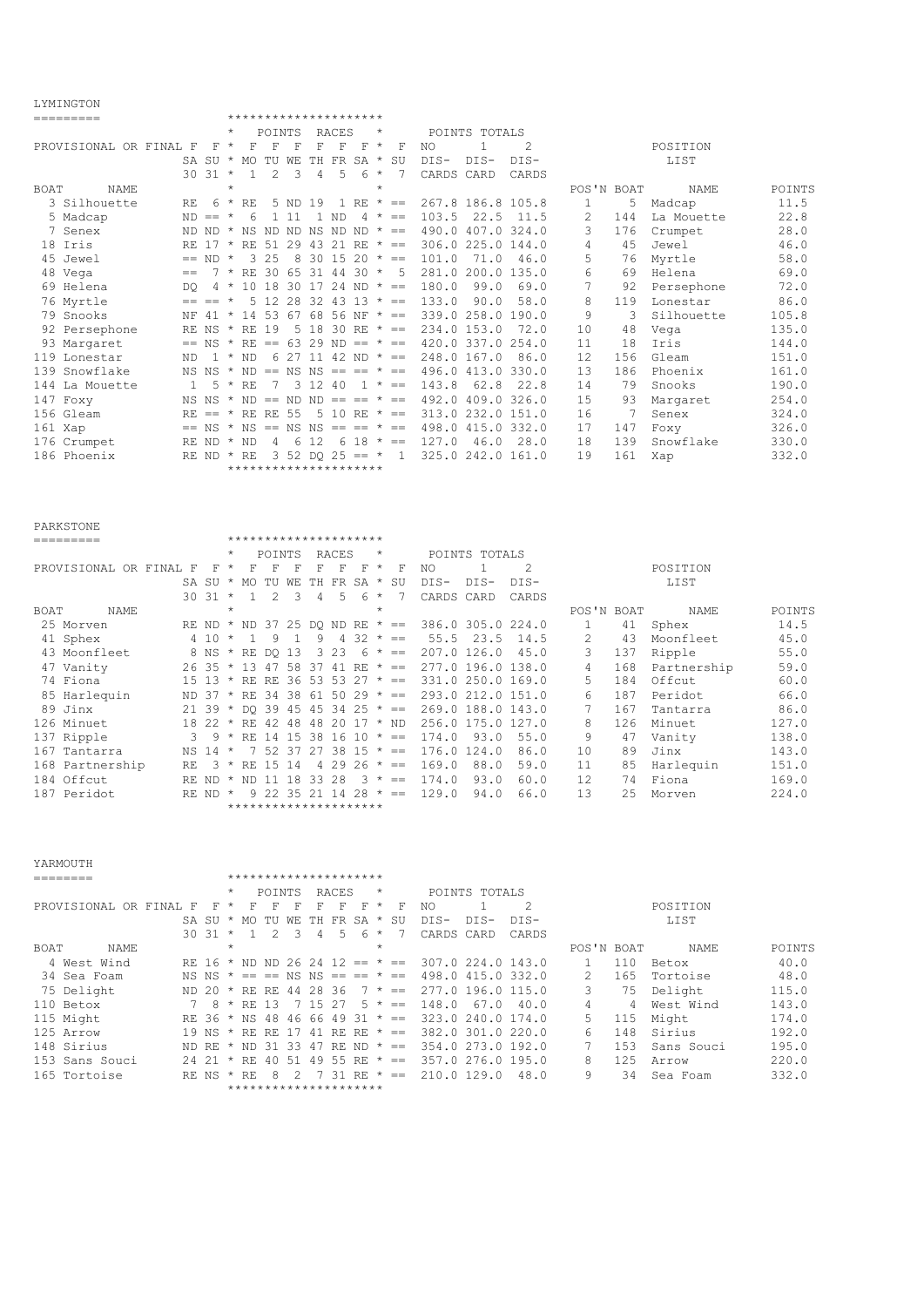| PILPDONI DEAGMO<br>=============== |      |                    |                        |         |                       |                            | *********************                                           |                                  |                                                                      |                                        |       |                  |                |                     |                |
|------------------------------------|------|--------------------|------------------------|---------|-----------------------|----------------------------|-----------------------------------------------------------------|----------------------------------|----------------------------------------------------------------------|----------------------------------------|-------|------------------|----------------|---------------------|----------------|
|                                    |      |                    |                        | POINTS  |                       | RACES                      |                                                                 |                                  |                                                                      | POINTS TOTALS                          |       |                  |                |                     |                |
| PROVISIONAL OR FINAL F             |      | F                  | $\star$<br>$\mathbf F$ | F       | F                     | $\mathbf F$<br>$\mathbf F$ | F                                                               | $\star$<br>F                     | NO.                                                                  | $\mathbf{1}$                           | 2     |                  |                | POSITION            |                |
|                                    |      | SA SU *            |                        |         |                       |                            | MO TU WE TH FR SA *                                             | SU                               | DIS-                                                                 | $DIS-$                                 | DIS-  |                  |                | LIST                |                |
|                                    |      | $30.31$ *          | $\mathbf{1}$           | 2       | 3                     | 5<br>$\overline{4}$        | $6 *$                                                           | 7                                | CARDS CARD                                                           |                                        | CARDS |                  |                |                     |                |
| BOAT<br>NAME                       |      |                    | $\star$                |         |                       |                            |                                                                 | $\star$                          |                                                                      |                                        |       | POS'N BOAT       |                | NAME                | POINTS         |
| 4 West Wind                        |      |                    |                        |         |                       |                            | RE 16 $*$ ND ND 26 24 12 == $*$ ==                              |                                  |                                                                      | 307.0 224.0 143.0                      |       | $\mathbf{1}$     | 140            | Lucretia            | 12.0           |
| 7 Senex                            |      |                    |                        |         |                       |                            | ND ND $*$ NS ND ND NS ND ND $* ==$                              |                                  |                                                                      | 490.0 407.0 324.0                      |       | 2                | 172            | LizzWhizz           | 39.0           |
| 15 Kittiwake                       |      |                    |                        |         |                       |                            | 20 NS * RE ND 62 26 47 22 * ==                                  |                                  |                                                                      | 319.0 238.0 157.0                      |       | 3                | 110            | Betox               | 40.0           |
| 18 Iris                            |      |                    |                        |         |                       |                            | RE 17 * RE 51 29 43 21 RE * ==                                  |                                  |                                                                      | 306.0 225.0 144.0                      |       | $\overline{4}$   | 165            | Tortoise            | 48.0           |
| 20 Puffin                          |      |                    |                        |         |                       |                            | 25 30 * 12 43 31 56 22 23 *                                     | $7\phantom{0}$                   |                                                                      | 187.0 131.0                            | 88.0  | 5                | 137            | Ripple              | 55.0           |
| 22 Shri                            |      |                    |                        |         | ND 28 * ND 46 39 52   |                            | $9 \text{ ND } \star ==$                                        |                                  |                                                                      | 308.0 227.0 146.0                      |       | 6                | 184            | Offcut              | 60.0           |
| 25 Morven                          |      |                    |                        |         |                       |                            |                                                                 | RE ND * ND 37 25 DO ND RE * ==   |                                                                      | 386.0 305.0 224.0                      |       | 7                | 181            | Xtravegance         | 63.0           |
| 26 Joanna                          |      |                    |                        |         |                       |                            |                                                                 |                                  | RE == * RE 50 40 51 51 == * == 356.0 273.0 192.0                     |                                        |       | 8                | 187            | Peridot             | 66.0           |
| 32 Ibex                            |      |                    |                        |         |                       |                            |                                                                 |                                  | 22 33 * ND RE 49 64 52 NF * == 408.0 327.0 246.0                     |                                        |       | 9                | 92             | Persephone          | 72.0           |
| 39 Gone Away                       |      |                    |                        |         |                       |                            |                                                                 |                                  | $== == * RE 49 34 65 DO == * == 393.0 310.0 229.0$                   |                                        |       | 10               | 177            | Relaxation          | 85.0           |
| 48 Vega                            | $==$ |                    |                        |         |                       |                            |                                                                 |                                  | 7 * RE 30 65 31 44 30 * 5 281.0 200.0 135.0                          |                                        |       | 11               | 167            | Tantarra            | 86.0           |
| 52 Anitra                          |      |                    |                        |         | $12 == * NS 26 66 22$ |                            |                                                                 | 7 NF $* ==$                      |                                                                      | 285.0 202.0 121.0                      |       | 12               | 20             | Puffin              | 88.0           |
| 53 Quest                           |      |                    |                        |         |                       |                            |                                                                 |                                  | $==$ NS $\star$ NS $==$ NS NS ND $==$ $\star$ $==$ 496.0 413.0 330.0 |                                        |       | 13               | 91             | Astralita           | 101.0          |
| 62 Josephine                       |      | RE NS $*$ RE == 20 |                        |         |                       |                            |                                                                 |                                  | $8 == == * == 358.0 275.0 192.0$                                     |                                        |       | 14               | 75             | Delight             | 115.0          |
| 71 Wenda                           |      |                    |                        |         |                       |                            | DQ NS * RE RE 16 62 45 21 *                                     |                                  | 6 306.0 225.0 144.0                                                  |                                        |       | 15               | 141            | Madame X            | 116.0          |
| 74 Fiona                           |      |                    |                        |         |                       |                            |                                                                 |                                  | 15 13 * RE RE 36 53 53 27 * == 331.0 250.0 169.0                     |                                        |       | 16               | 52             | Anitra              | 121.0          |
| 75 Delight                         |      |                    |                        |         |                       | ND 20 * RE RE 44 28 36     |                                                                 | $7 * ==$                         |                                                                      | 277.0 196.0 115.0                      |       | 17               | 126            | Minuet              | 127.0          |
| 84 Lodestar                        |      |                    |                        |         |                       |                            |                                                                 |                                  | NS 31 * 11 RE 59 67 8 RE * == 307.0 226.0 145.0                      |                                        |       | 18               | 48             | Vega                | 135.0          |
| 85 Harlequin                       |      |                    |                        |         |                       |                            |                                                                 | ND 37 * RE 34 38 61 50 29 * ==   |                                                                      | 293.0 212.0 151.0                      |       | 19               | $\overline{4}$ | West Wind           | 143.0          |
| 88 Ting How                        |      |                    |                        |         |                       |                            |                                                                 |                                  | $9$ 23 $* == == 46$ DO == $* == 459.0$ 376.0 293.0                   |                                        |       | $19=$            | 89             | Jinx                | 143.0          |
| 89 Jinx                            |      |                    |                        |         |                       |                            | 21 39 * DO 39 45 45 34 25 * ==                                  |                                  |                                                                      | 269.0 188.0 143.0                      |       | 21               | 18             | Iris                | 144.0          |
| 91 Astralita                       |      |                    |                        |         |                       |                            | 6 NS * RE 32 10 42 17 == * ==                                   |                                  |                                                                      | 265.0 182.0 101.0                      |       | $21 -$           | 71             | Wenda               | 144.0          |
| 92 Persephone                      |      | RE NS * RE 19      |                        |         |                       |                            | 5 18 30 RE $* ==$                                               |                                  |                                                                      | 234.0 153.0                            | 72.0  | 23               | 84             | Lodestar            | 145.0          |
| 110 Betox                          | 7    | 8                  |                        | * RE 13 |                       | 7 15 27                    |                                                                 | $5 * ==$                         | 148.0                                                                | 67.0                                   | 40.0  | 24               | 22             | Shri                | 146.0          |
| 112 Xebec                          |      |                    |                        |         |                       |                            | ND NS $*$ NS == NS NS == == $*$ ==                              |                                  |                                                                      | 498.0 415.0 332.0                      |       | 25               | 85             | Harlequin           | 151.0          |
| 117 X-Ray                          |      |                    |                        |         |                       |                            | $== 34 \times == == == == == 14 \times ==$                      |                                  |                                                                      | 429.0 346.0 263.0                      |       | 26               | 130            | Ilex                | 153.0          |
| 125 Arrow                          |      |                    |                        |         |                       |                            | 19 NS * RE RE 17 41 RE RE * ==                                  |                                  |                                                                      | 382.0 301.0 220.0                      |       | 27               | 15             | Kittiwake           | 157.0          |
| 126 Minuet                         |      |                    |                        |         |                       |                            | 18 22 * RE 42 48 48 20 17 * ND                                  |                                  |                                                                      | 256.0 175.0 127.0                      |       | 28               | 186            | Phoenix             | 161.0          |
| 130 Ilex                           |      |                    |                        |         |                       |                            | 27 24 * RE 36 42 36 39 RE *                                     | 4                                |                                                                      | 315.0 234.0 153.0                      |       | 29               | 74             | Fiona               | 169.0          |
| 137 Ripple                         | 3    |                    |                        |         |                       |                            | $9 * RE$ 14 15 38 16 10 $* ==$                                  |                                  | 174.0                                                                | 93.0                                   | 55.0  | 30               | 146            | Caprice             | 170.0          |
| 139 Snowflake                      |      |                    |                        |         |                       |                            | NS NS $*$ ND == NS NS == == $*$ ==                              |                                  |                                                                      | 496.0 413.0 330.0                      |       | 31               | 151            | Xanadu              | 180.0          |
| 140 Lucretia                       | RE   | $2 *$              | 4                      | 2       | 4 5 4                 |                            | 2 RE $* ==$                                                     |                                  | 147.0                                                                | 66.0                                   | 12.0  | 32               | 166            | Swallow             | 182.0          |
| 141 Madame X                       | 16   | $25 * ND$          |                        | 23      | 50                    |                            | $35\;46\;12 \;* ==$                                             |                                  |                                                                      | 247.0 166.0 116.0<br>334.0 251.0 170.0 |       | 33               | 26             | Joanna              | 192.0<br>192.0 |
| 146 Caprice<br>147 Foxy            | ΝS   |                    |                        |         |                       |                            | 23 27 * ND 33 61 58 18 == * ==<br>$NS * ND == ND ND == == * ==$ |                                  | 492.0 409.0 326.0                                                    |                                        |       | $33 =$<br>$33 =$ | 62<br>148      | Josephine<br>Sirius | 192.0          |
| 148 Sirius                         |      |                    |                        |         |                       |                            | ND RE * ND 31 33 47 RE ND * ==                                  |                                  |                                                                      | 354.0 273.0 192.0                      |       | 36               | 153            | Sans Souci          | 195.0          |
| 149 Skua                           | 14   | $== * RE RE$       |                        |         |                       |                            | 22 50 59 NF $* ==$                                              |                                  |                                                                      | 374.0 293.0 212.0                      |       | 37               | 149            | Skua                | 212.0          |
| 151 Xanadu                         |      |                    |                        |         |                       |                            |                                                                 | $== 26$ * ND 28 64 34 54 == * == |                                                                      | 344.0 261.0 180.0                      |       | 38               | 125            | Arrow               | 220.0          |
| 152 Beaver                         |      | $== * RE RE$       |                        |         |                       |                            | $476057 == * ==$                                                |                                  | 409.0 326.0 245.0                                                    |                                        |       | 39               | 25             | Morven              | 224.0          |
| 153 Sans Souci                     |      |                    |                        |         |                       |                            | 24 21 * RE 40 51 49 55 RE * ==                                  |                                  |                                                                      | 357.0 276.0 195.0                      |       | 40               | 179            | Rooster             | 226.0          |
| 161 Xap                            | $==$ | ΝS                 |                        |         |                       |                            |                                                                 |                                  | * NS == NS NS == == * == 498.0 415.0 332.0                           |                                        |       | 41               | 39             | Gone Away           | 229.0          |
| 165 Tortoise                       |      | RE NS              | * RE                   | 8       | 2                     |                            | 7 31 RE $* ==$                                                  |                                  |                                                                      | 210.0 129.0                            | 48.0  | 42               | 152            | Beaver              | 245.0          |
| 166 Swallow                        |      |                    |                        |         |                       |                            | ND 12 $*$ RE 21 41 39 == == $*$ ==                              |                                  |                                                                      | 348.0 265.0 182.0                      |       | 43               | 32             | Ibex                | 246.0          |
| 167 Tantarra                       |      |                    |                        |         |                       |                            | NS 14 * 7 52 37 27 38 15 * ==                                   |                                  |                                                                      | 176.0 124.0 86.0                       |       | 44               |                | 117 X-Ray           | 263.0          |
| 172 LizzWhizz                      |      |                    |                        |         |                       |                            |                                                                 |                                  | 11 NS * RE 10 19 2 32 8 * 2 152.0 71.0 39.0                          |                                        |       | 45               |                | 88 Ting How         | 293.0          |
| 177 Relaxation                     |      |                    |                        |         |                       |                            |                                                                 |                                  | $10$ 38 * 8 38 54 20 58 19 * == 197.0 139.0 85.0                     |                                        |       | 46               | 7              | Senex               | 324.0          |
| 179 Rooster                        |      |                    |                        |         |                       |                            |                                                                 |                                  | NS 32 * NS == 53 57 33 == * == 392.0 309.0 226.0                     |                                        |       | 47               | 147            | Foxy                | 326.0          |
| 181 Xtravegance                    |      |                    |                        |         |                       |                            |                                                                 |                                  | 17 NS * RE 35 12 40 5 11 * == 184.0 103.0 63.0                       |                                        |       | 48               | 53             | Quest               | 330.0          |
| 184 Offcut                         |      |                    |                        |         |                       |                            |                                                                 |                                  | RE ND * ND 11 18 33 28 3 * == 174.0 93.0                             |                                        | 60.0  | $48 =$           |                | 139 Snowflake       | 330.0          |
| 186 Phoenix                        |      |                    |                        |         |                       |                            |                                                                 |                                  | RE ND * RE 3 52 DQ 25 == * 1 325.0 242.0 161.0                       |                                        |       | $48 =$           |                | 188 Extra           | 330.0          |
| 187 Peridot                        |      |                    |                        |         |                       |                            |                                                                 |                                  | RE ND * 9 22 35 21 14 28 * == 129.0 94.0 66.0                        |                                        |       | 51               |                | 112 Xebec           | 332.0          |
| 188 Extra                          |      |                    |                        |         |                       |                            |                                                                 |                                  | NS NS * NS == ND NS == == * == 496.0 413.0 330.0                     |                                        |       |                  | $51 = 161$ Xap |                     | 332.0          |
|                                    |      |                    |                        |         |                       |                            | *********************                                           |                                  |                                                                      |                                        |       |                  |                |                     |                |

LIFEBOAT SPOONS